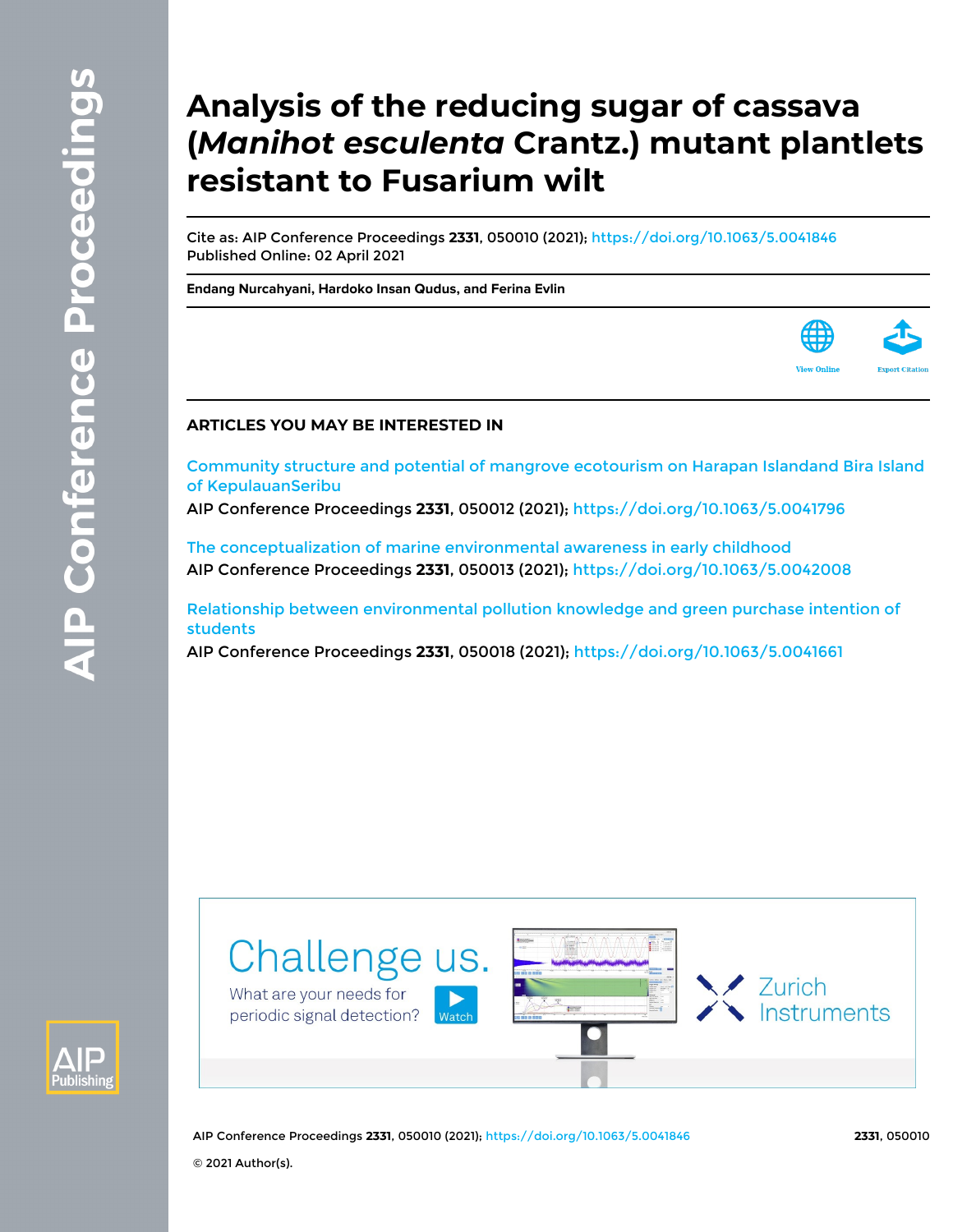## **Analysis of The Reducing Sugar of Cassava (***Manihot esculenta* **Crantz.) Mutant Plantlets Resistant to Fusarium Wilt.**

Endang Nurcahyani<sup>1, 2, a)</sup>, Hardoko Insan Qudus<sup>3</sup>, and Ferina Evlin<sup>2</sup>

<sup>1</sup>Applied Biology Study Program, Faculty of Mathematics and Natural of Sciences, University of Lampung, *Bandar Lampung, Lampung, Indonesia. Jl. Prof. Dr. Soemantri Brojonegoro No. 1, Bandar lampung, Lampung, Indonesia 35145* 

2 *Biology Masters Study Program, Faculty of Mathematics and Natural of Sciences, University of Lampung, Bandar Lampung, Lampung, Indonesia. Jl. Prof. Dr. Soemantri Brojonegoro No. 1, Bandar lampung, Lampung, Indonesia 35145* 

3 *Chemistry Masters Study Program, Faculty of Mathematics and Natural of Sciences, University of Lampung, Bandar Lampung, Lampung, Indonesia. Jl. Prof. Dr. Soemantri Brojonegoro No. 1, Bandar lampung, Lampung, Indonesia 35145* 

a)Corresponding author: endang.nurcahyani@fmipa.unila.ac.id

**Abstract.** Indonesia is the second country producing Cassava (*Manihotesculenta* Crantz) after Nigeria. One of the Indonesian Province, Lampung, is a Cassava central land in Indonesia, with a total production of 7,39 million tons in 2015. However, there are still many Cassava cultivation production constraints, such as Fusarium wilt disease. The disease is caused by the fungus *Fusariumoxysporum*, which until now still cannot be effectively addressed. So far, the farmers have eradicated the fungus by using fungicides, which have adverse impacts on the environment. Therefore, it's necessary to control the disease biologically by using a superior variety resistant to *Fusariumoxysporum*. Fusaric acid is a toxin produced by *Fusariumoxysporum* fungus which is mostly found in vitro selection in plants. Disease resistance can be obtained by induced resistance. The purpose of this study is to analyze the content of the reducing sugar of the Cassava plantlet after induced fusaric acid in vitro. The research using Completely Randomized Design, of one factor, with fusaric acid concentrations, consists of 5 levels 0 ppm, 60 ppm, 80 ppm, 100 ppm, dan 120 ppm in Murashige and Skoog medium. The data analysis used Analysis of Variance with a 5 percent significance level. The results of this study indicate that the increased concentration of fusaric acid, then also increases the reducing sugar content in the *Fusariumoxysporum* resistant Cassava plantlet.

#### **INTRODUCTION**

Cassava (*Manihotesculenta* Crantz.), is the third most important crop in the world and a staple food source and also become an income throughout the tropics. Cassava cultivation can be a livelihood for more than 500 million farmers [1]; [2]. Cassava is an important food commodity in Indonesia. In the future, this commodity will have a more strategic role in the lives of the people and the country's economy. Based on the area of the harvest of food commodities, cassava is on the third rank after rice and corn, which are the three main sources of carbohydrates in the community [3].

One of the problems encountered in cultivating Cassava is Fusarium wilt caused by the fungus *F.oxysporum* (*Fo*) and is medium-transmitted.[11,12] It has been reported that 50% of Cassava tubers produced and harvested in Nigeria were lost due to disease. The main causes of the decay of Cassava include *Aspergillusflavus*, *Aspergillusniger*, *Botryodiplodiatheobromae*, *Collectotrichumspp*, *Geotrichumcandid um*, *Penicilliumchrysogenum*, *Pennicilliumdigatum*, *Fusariumoxysporum.*[13,14,15] This organism reduces the quantity and quality of the plant tubers [16]

> *The 2nd Science and Mathematics International Conference (SMIC 2020)* AIP Conf. Proc. 2331, 050010-1–050010-4; https://doi.org/10.1063/5.0041846 Published by AIP Publishing. 978-0-7354-4075-3/\$30.00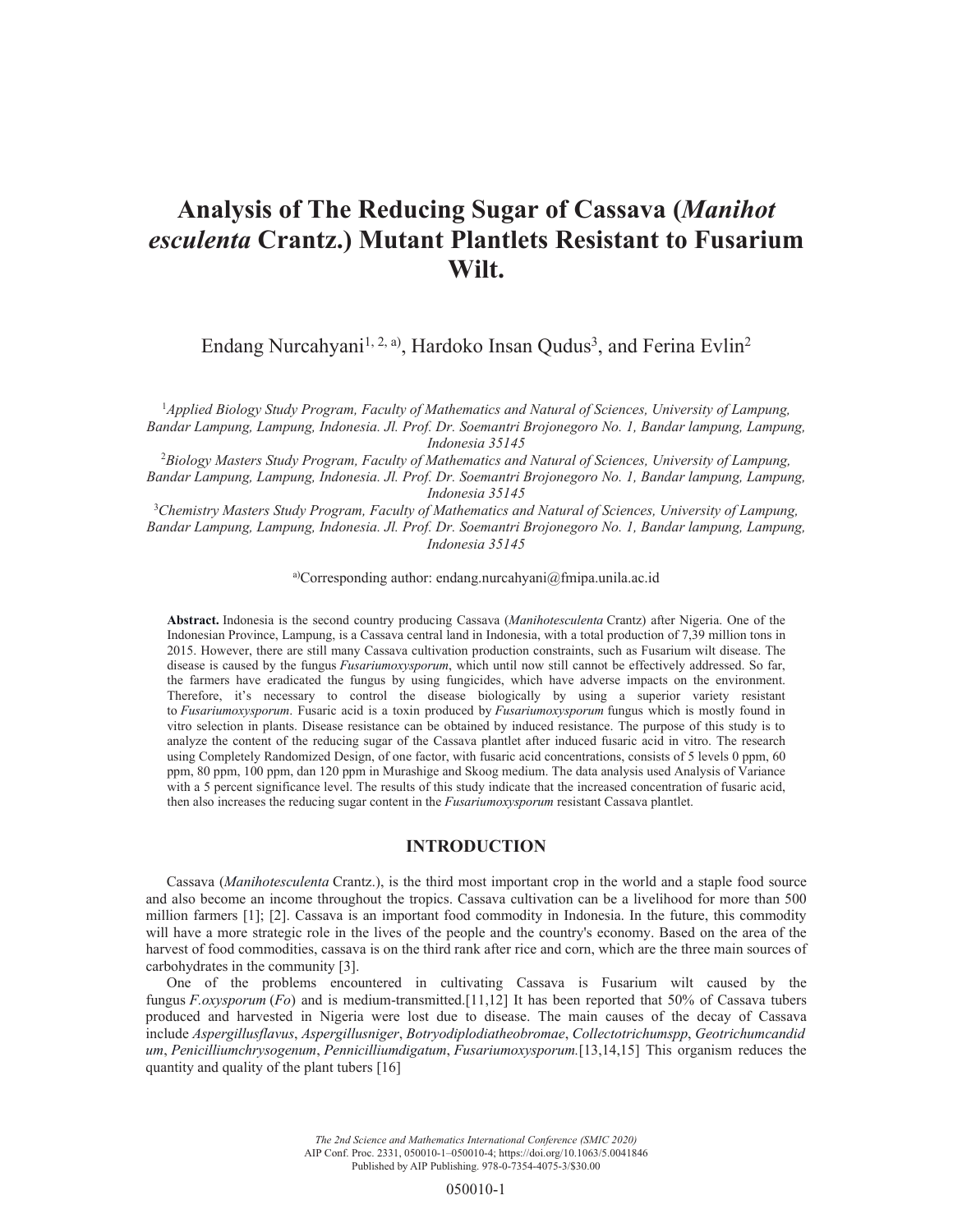Indonesia is the second-largest producer of Cassava after Nigeria, with an average total supply of five years of 9.67 million tons or 10.61% of the total world cassava supply, followed by Brazil, India, and the United Republic of Tanzania each ranging from 8.67 - 4.96 million tons or 9.52% - 5.44%, with the rest contributing below 5.30% [4].

The Central Statistics Agency noted that the Cassava land center in Indonesia was controlled by Lampung province with a harvest area of 324,100 ha in 2012. In 2013, cassava production in Lampung reached 8.33 million tons and in 2015 it was 7.39 million tons. This situation makes Lampung as a supplier of one-third national Cassava production from national production of 23.92 million tons [5]. However, there are still many production constraints in Cassava cultivation, including Fusarium wilt disease. This disease is caused by the fungus *Fusariumoxysporum* (*Fo*) which until now still can't effectively be treated.

One of the alternatives methods to control the disease that is efficient, effective, and safe to the environment is the resistant varieties. The use of high yielding varieties that are resistant to high yielding fo is one of the important alternative disease control that doesn't cause negative impacts. Development of Fo resistant cassava varieties can be carried out by in vitro selection methods, namely culturing explants in the form of tissue or organs in a medium containing selective fusaric acid concentration [6];[7]; [8].

Research on Cassava Induced Resistance with fusaric acid (FA) has been carried out previously. They found out indications of tolerant FA concentration for the selection of in vitro resistant plantlets. Inoculation of *Fusariumoxysporum* (*Fo*) fungi isolates in resistant Cassava was carried out in vitro, followed by the analysis of DNA patterns compared with controls. The outcome of the study, in the form of a Cassava mutant with a new (specific) DNA band measuring 550 bp (OPA\_1) and 300 bp (OPA\_10), was predicted as an RAPD marker candidate for Cassava's resistance to *Fo* [17].

The outcome of the study, in the form of a Cassava mutant with a new (specific) DNA band measuring 550 bp (OPA\_1) and 300 bp (OPA\_10), was predicted as a RAPD marker candidate for Cassava's resistance to Fo [17]. Based on the results of this study, it is necessary to study more deeply to ascertain whether the new DNA band is a protein peroxidase that causes Cassava mutants resistant to *Fo*, namely by sequencing analysis of ITS r-DNA and Protein Profiles as well as other specific characters namely Total Phenol content and reducing sugar. The purpose of this study was to analyze the reducing sugar content of Cassava fusarium wilt resistant mutants. Cassava mutant plantlets treated with various concentrations of fusaric acid: (A) 0 ppm; (B) 60 ppm; (C) 80 ppm; (D) 100 ppm; and (E) 120 ppm is presented in **Figure 1.** 



**FIGURE 1.** Control Cassava Planlets (A) and Cassava mutant plantlets treated with various concentrations of fusaric acid: B.60 ppm;C.80 ppm; D. ppm; and E.120 ppm.

#### **METHOD**

This research was conducted from April 2020 to July 2020 at the In Vitro Culture Laboratory, Biology Department, Faculty of Mathematics and Natural Sciences, University of Lampung.

Analysis of changes in sugar reduction level on the substrate is using the Luff Schoorl method. Five grams of the fermented substrate are taken from the bottle every 24 hours, then added with 50 mL of distilled water and stirred evenly. The suspension was centrifuged at 4000 rpm for 20 minutes, and the supernatant is used to test the reducing sugar levels. Put pipette 10 mL supernatant into a boiling flask, then pour 10 mL of Luff Schoorl reagent. The sample was boiled on reflux for 10 minutes, then carefully added 6 mL KI 20% and 10 mL H2SO4 through the pumpkin wall. Titrate the sample with 0.1 N Na2S2O3 until it turns into yellow, then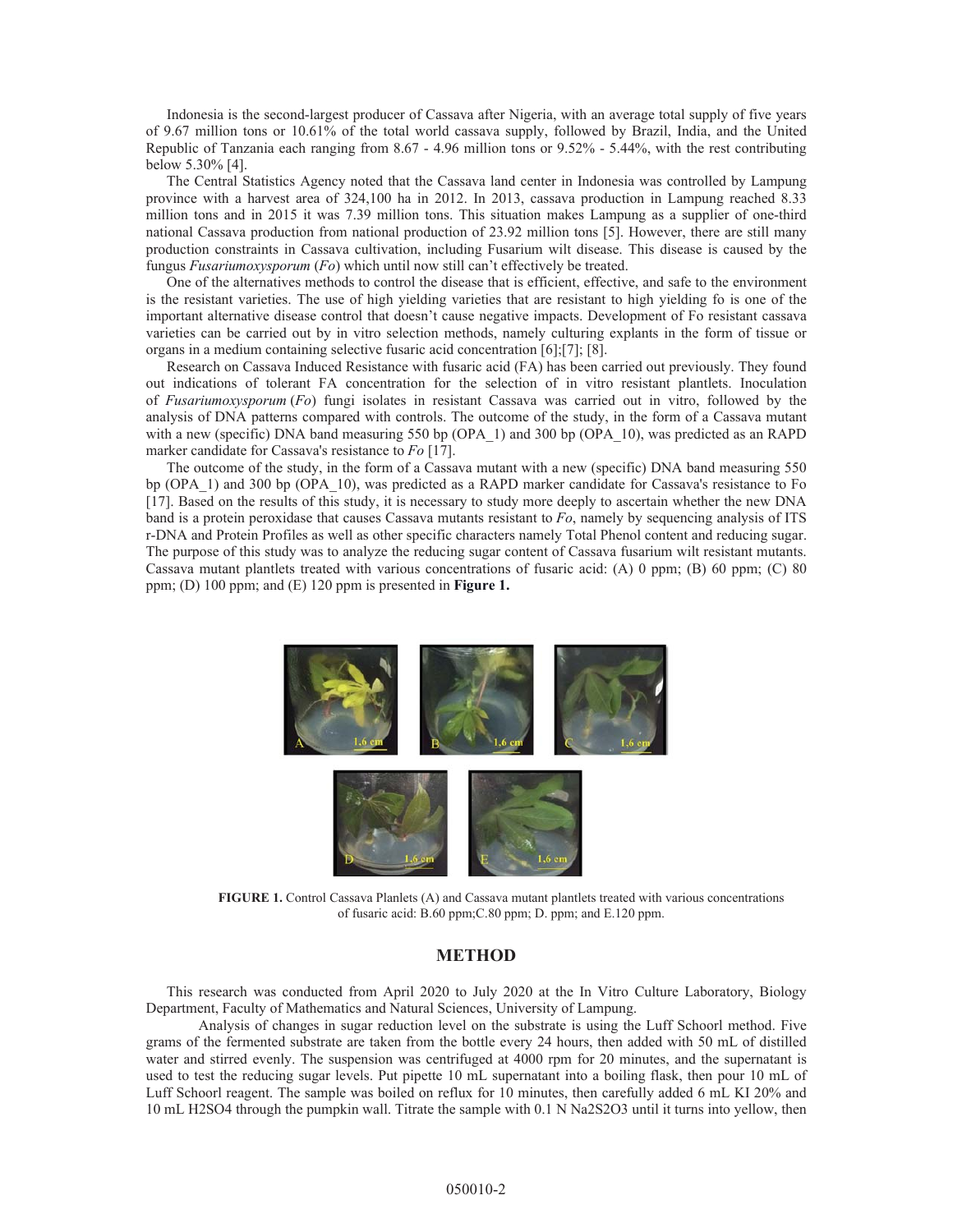adds 1% starch titration continuously until the blue color disappears. Create titration blank using water **instead of a sample**. Reducing sugar levels are calculated by the formula: Reducing sugar  $\frac{9}{6}$ : (AT x Fp) / (sample weight x 1000)  $\times$  100%

 $AT = weight of reducing sugar; Fp = dilution factor$ 

Data analysis in this study used a Completely Randomized Design, while quantitative data from each parameter were analyzed using Variance Analysis with a confidence level of 95%. If there is a real difference, then continue with the Duncan Multiple Range Test at a 95% confidence level.

#### **RESULT AND DISCUSSION**

Fusarium wilt is a very important and economically harmful disease because until now, there has been no effective chemical control [9]. This disease is caused by the fungus *Fusariumoxysporum* f.sp. *lycopersici* (Sacc.). This fungus is a soil-borne pathogen that can survive for a long time in the form of chlamidiospores, even though there are no host plants. Therefore, Fusarium wilt disease is difficult to control. That is why biological control is very efficient in controlling this disease. Fuction using fusaric acid is one of the biological control methods used to control Fusarium wilt.

Characterization of the cassava planlet has a relationship with the resistance of Fusariumoxysporum. It can be seen from the content of the total reducing sugar content of cassava plantlets. The average reducing sugar levels in Cassava mutants that are resistant to fusarium wilt are shown in Table 1.

| <b>TABLE 1.</b> Average Content of Cassava Planlet Reduction Sugar (%) |                                          |
|------------------------------------------------------------------------|------------------------------------------|
| <b>Treatment</b>                                                       | <b>Average content of Reducing Sugar</b> |
| (ppm)                                                                  | $(\%)$                                   |
| 0 (Kontrol)                                                            | $3.52 \pm 0.05$ <sup>c</sup>             |
| 60                                                                     | $4.05 \pm 0.03$ bc                       |
| 80                                                                     | $4.71 \pm 0.29^b$                        |
| <b>100</b>                                                             | $6.14 \pm 0.09^{\rm a}$                  |
| 120                                                                    | $6.82 \pm 0.05^{\text{a}}$               |

**Note:** Numbers followed by letters are not the same, not significantly different at the 95% confidence level

Reducing sugar levels are improved by increasing the concentration of fusaric acid. Reducing sugar level is an increase in cassava plantlets that given fusaric acid treatment and compared with planets without treatment (control). The highest reduction sugar level occurred in the cassava plantlets that were given with fusaric acid scavenging treatment with a concentration of 120 ppm**.** This treatment shows that the higher concentration used in fusaric acid, the higher content of the sugar reduction produced by the cassava plantlet. This can occur because of the influence of fusaric acid on cassava plantlets. The fusaric acid that is induced on cassava plantlets will be absorbed by plants and one of the responses that will arise is the increase in reducing sugar content in cassava plantlets.

According to the study of [10], the amylase and cellulose activity changes because of the lower level of inoculum concentration that impact enough biomass to reduce the formation of products, while the level highest inoculum concentration allows deep produce more biomass, so, the product formation is getting lower. Enzyme hydrolysis is the hydrolysis of starch and cellulose into glucose. Glucose is then used as energy by mold Aspergillusniger for metabolism and growth.

#### **CONCLUSION**

Cassava planlets that are resistant to Fusarium wilt disease show different expression characteristics with cassava plantlets that are not resistant to *Fusariumoxysporum*, namely an increase in total dissolved reducing sugar content in cassava planets that are resistant to *Fusariumoxysporum*, along with the increased concentration of fusaric acid.